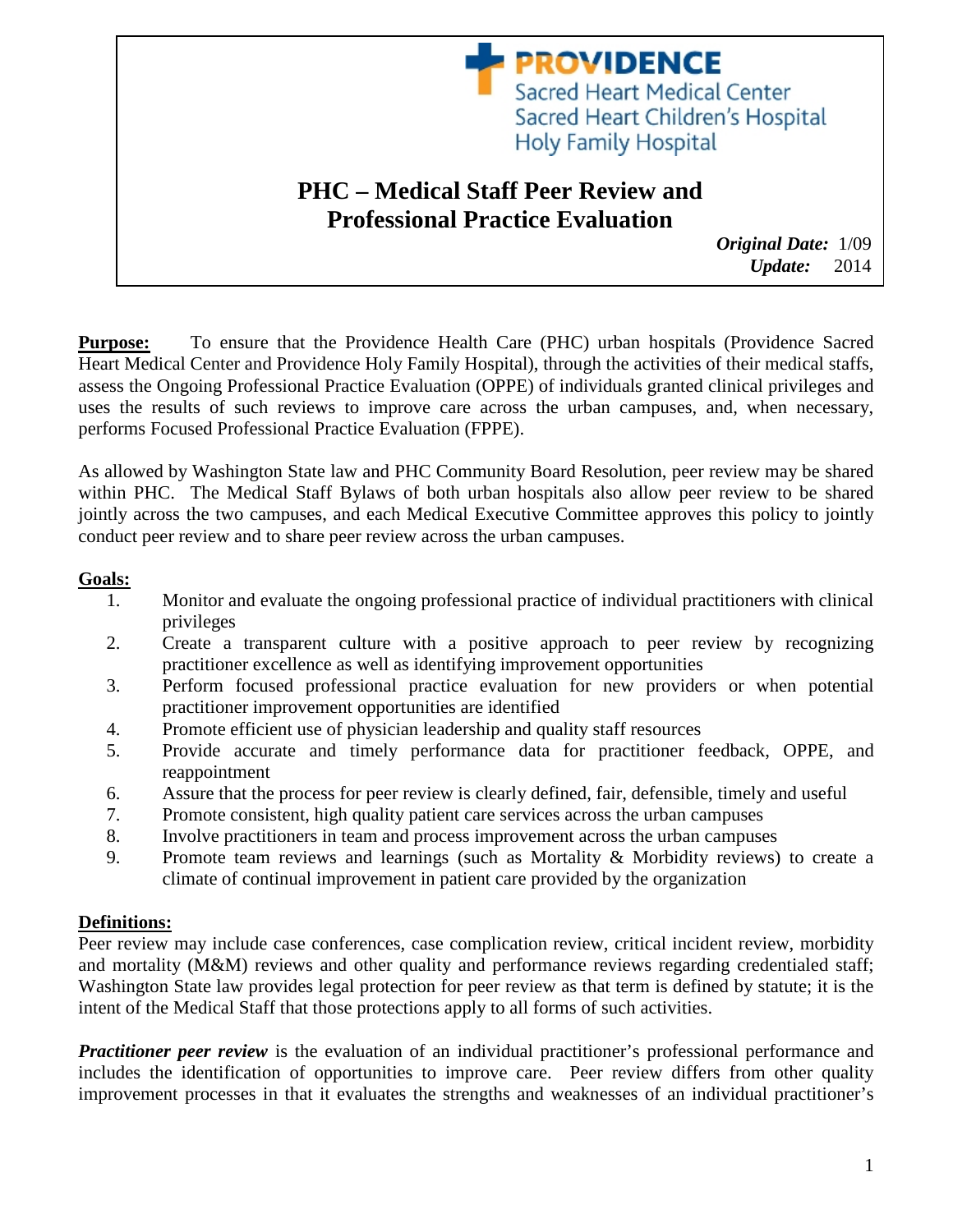performance, rather than appraising the quality of care rendered by a group of professionals or a system. See Attachment A for a graphic representation of the peer review process.

Peer review is conducted using multiple sources of information including:

- 1. The review of individual cases
- 2. The review of aggregate data for compliance with general rules of the medical staff
- 3. Clinical standards and use of rates in comparison with established benchmarks or norms

The individual practitioner's evaluation is based on generally recognized standards of care. Through this process, practitioners receive feedback for confirmation of personal achievement or for personal improvement related to the effectiveness of their professional practice. The six competencies defined by the Joint Commission [adapted from the Accreditation Council for Graduate Medical Education (ACGME) and the American Board of Medical Specialties (ABMS) joint initiative], as described below are used in evaluating performance:

- **Patient Care**: Practitioners are expected to provide patient care that is compassionate, appropriate, and effective for the promotion of health, prevention of illness, treatment of disease and at the end of life.
- **Medical Knowledge**: Practitioners are expected to demonstrate knowledge of established and evolving biomedical, clinical and social sciences, and the application of their knowledge to patient care and the education of others.
- **Practice Based Learning and Improvement**: Practitioners are expected to be able to use scientific evidence and methods to investigate, evaluate, and improve patient care.
- **Interpersonal and Communication Skills**: Practitioners are expected to demonstrate interpersonal and communication skills that enable them to establish and maintain professional relationships with patients, families, and other members of health care teams.
- **Professionalism:** Practitioners are expected to demonstrate behaviors that reflect a commitment to continuous professional development, ethical practice, an understanding and sensitivity to diversity, and a responsible attitude toward their patients, their profession, and society.
- **Systems Based Practice**: Practitioners are expected to demonstrate both an understanding of the contexts and systems in which health care is provided, and the ability to apply this knowledge to improve and optimize healthcare.

These competencies are further elaborated in the 'Code of Conduct and Professional Expectations – Medical Staff and Allied Health Professionals' (Attachment B), which is signed by each practitioner joining the medical or allied health professional staff of Sacred Heart Medical Center. See also 'Physician Performance Dimensions' (Attachment C), amplifies the core competencies listed above.

**Peer** – an individual practicing in the same profession and who has expertise in the appropriate subject matter. The level of subject matter expertise required to provide meaningful evaluation of a practitioner's performance will determine what 'practicing in the same profession' means on a case-by-basis. For example, for quality issues related to general medical care, a physician (MD or DO) may review the care of another physician. For specialty-specific clinical issues, such as evaluating the technique of a specialized procedure, a peer is an individual who is well-trained and competent in that specialty. A physician may be determined to be the optimum peer reviewer for a specific mid-level provider.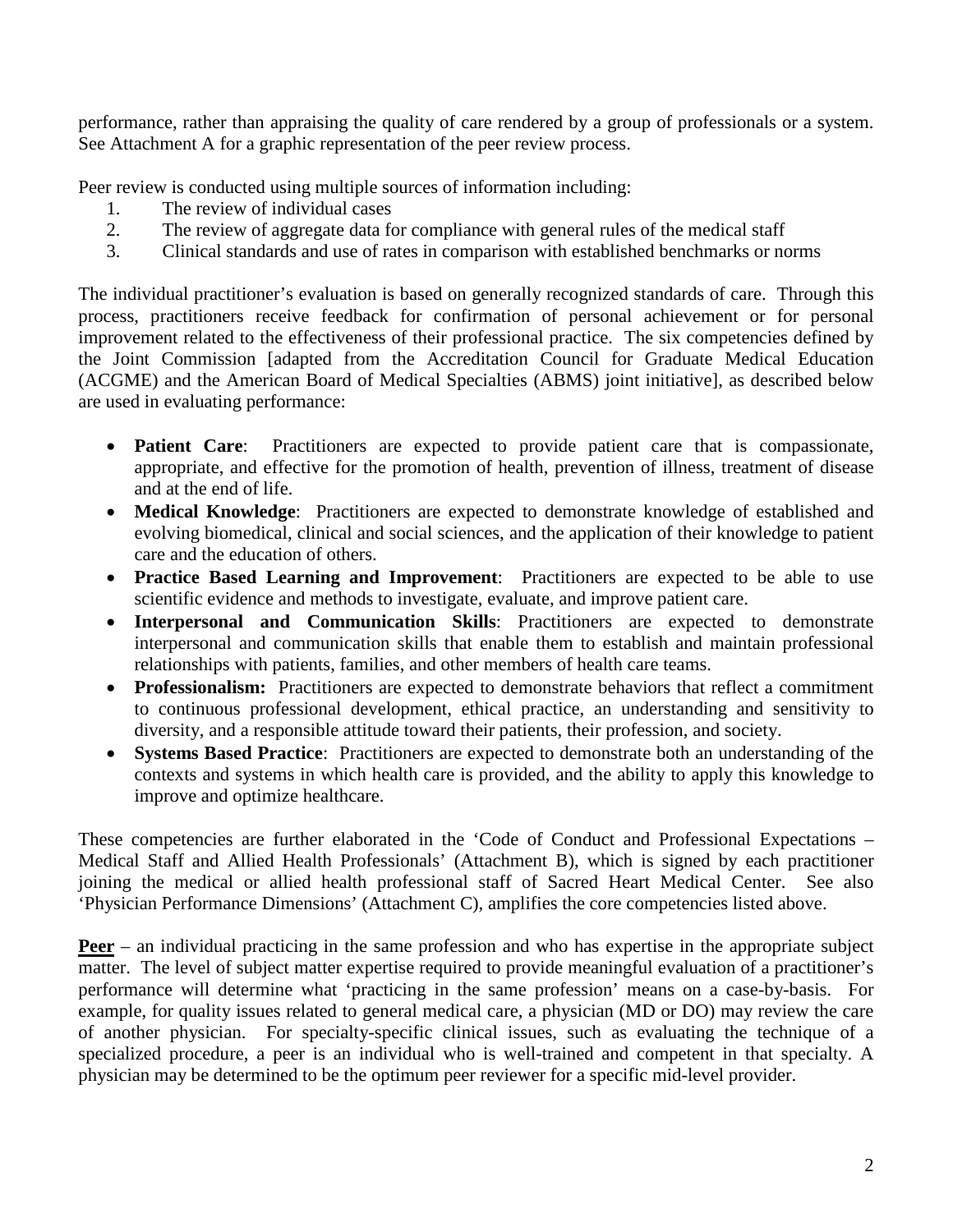**Peer Review Body** – Departments will establish peer review bodies and processes under the guidance of the Medical Executive Committee (MEC). Peer review may be conducted jointly across the urban campuses. Departments will:

- 1. Determine the degree of subject matter expertise required for a provider to be considered a peer.
- 2. Determine the ongoing monitors and triggers for individual case review.
- 3. Report cases rated 3 or 4 according to the scoring guidelines in Attachment D to the Medical Executive Committee.
- 4. Provide a yearly summary of the Department's peer review process and results to the Medical Executive Committee.
- 5. Recommend multi-disciplinary review by one of the following:
	- a. Medical Executive Committee peer review oversight committee
	- b. A joint body established by the MEC's
	- c. Review by practitioner/s at another hospital within the Providence Health & Services organization when either conflicts of interest exist or an appropriate expert is not available within PHC.
	- d. Complex cases may require a review by physician/s from a facility outside of PH&S where similar levels of care are provided. See section below, 'Circumstances requiring external peer review.'

**Ongoing Professional Practice Evaluation (OPPE)** – The routine monitoring and evaluation of current competency for currently appointed practitioners. OPPE will be performed at approximately 6-9 month intervals. These activities comprise the majority of the functions of the ongoing peer review process and the use of data for reappointment. OPPE may also be shared across the Providence urban campuses. A summary of completed OPPE will be included on the monthly Credentials Report to the MEC.

**Focused Professional Practice Evaluation (FPPE)** – The establishment of current competency for newly appointed staff members who hold clinical privileges, currently credentialed staff members who request additional privileges, and/or concerns identified from OPPE. See separate policy (Attachment E) which amplifies the methods for FPPE.FPPE information may also be shared across the urban campuses, although it must include an assessment specific to the individual hospital. A summary of completed FPPE will be included on the monthly Credentials Report to the MEC.

**Conflict of Interest** – A member of the medical staff requested to perform peer review may have a conflict of interest if they may not be able to render an unbiased opinion. An absolute conflict of interest would result if the practitioner is the provider under review. Relative conflicts of interest are either due to a provider's involvement in the patient's care not related to the issues under review or because of a relationship with the physician involved as a direct competitor, partner, or key referral source. It is the obligation of the individual reviewer to disclose to the peer review committee the potential conflict. It is the responsibility of the peer review body to determine on a case-by-case basis if a relative conflict is substantial enough to prevent the individual from participating. The Medical Executive Committee may assist Department Chairs in resolving potential conflict of interest issues by appointing a multidisciplinary review body or recommending review outside of the individual hospital, or outside of PHC.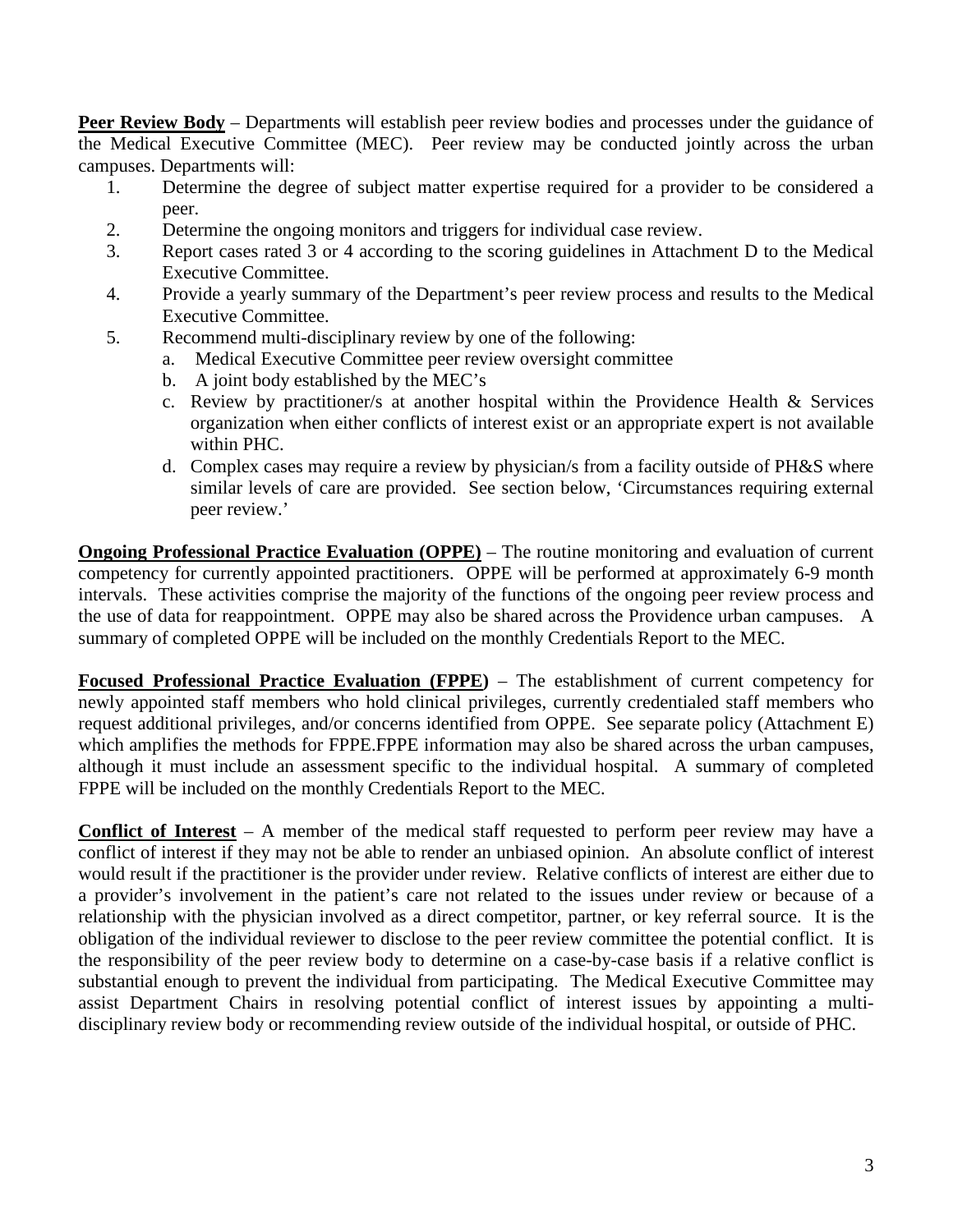# **Policy:**

- All peer review information is privileged and confidential in accordance with medical staff and hospital bylaws, state and federal laws, and regulations pertaining to confidentiality and nondiscoverability.
- When a practitioner's specific performance is evaluated, the involved practitioner will receive provider-specific feedback at a minimum on all cases rated a 3 or 4.
- The medical staff will use the provider-specific peer review results in making its recommendations to the medical center regarding the credentialing and privileging process and, as appropriate, in its performance improvement activities.
- The medical center will maintain provider-specific peer review and other quality information concerning a practitioner in a secure, locked file or secure database. Provider-specific peer review information consists of information related to:
	- Performance data for all dimensions of performance measured for that individual practitioner
	- The individual practitioner's role in sentinel events, significant incidents or near misses
	- Correspondence to the practitioner regarding commendations, comments regarding practice performance, or corrective action
- Only summary documents and the final determinations of peer review and any subsequent actions are permanent records within an individual provider's quality file.
- Peer review information in the individual provider's quality file is available only to authorized individuals who have a legitimate need to know this information based upon their responsibilities as a medical staff leader or hospital employee. However, these authorized individuals shall have access to the information only to the extent necessary to carry out their assigned responsibilities. The Chief Medical Officer (CMOE) or Division Chief will assure that only authorized individuals have access to individual provider quality files and that the files are reviewed under the supervision of the Director of Medical Staff Services or designee. Only the following individuals shall have access to provider-specific peer review information and only for purposes of quality improvement:
	- Chief Medical Executive
	- Chief Medical Officer
	- Division Chief
	- The specific provider access to all information s/he has provided to the hospital and all information within the credentials file which has already been provided to the provider
	- The President of the Medical Staff for purposes of considering corrective action
	- Medical staff department chairs (for members of their departments only) to conduct FPPE, OPPE, and peer review
	- Members of the Medical Executive Committee and Credentials Committee for purposes of considering reappointment or corrective action
	- Senior Director of Performance Improvement (PI) and his/her designated staff may have selected access for specific data collection projects and for completion of root cause analyses. .
	- Risk Management staff may have access to data as they manage the hospitals occurrence reporting program, perform proactive risk assessments, respond to patient complaints, participate in root cause analyses, and provide data related to litigation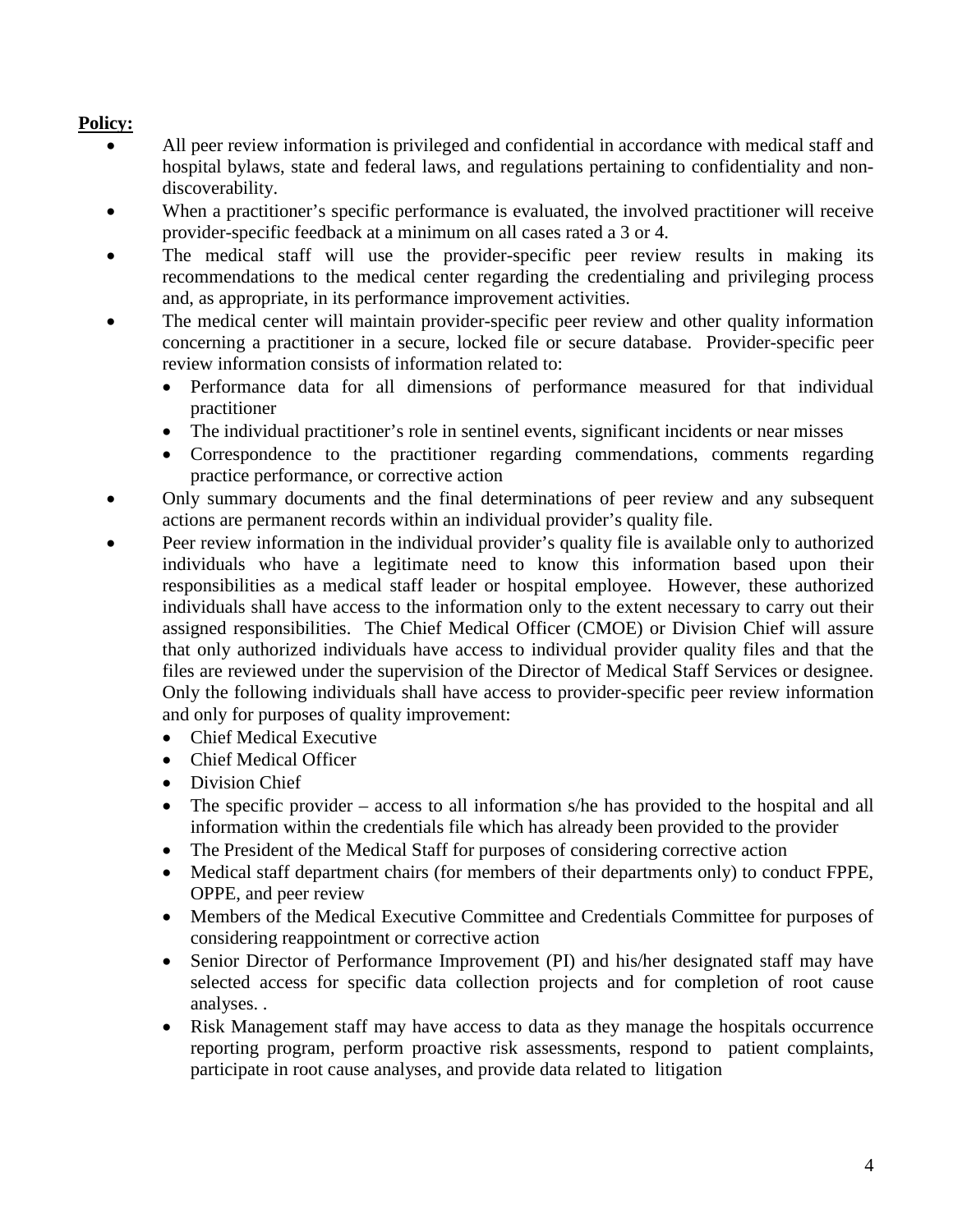- Individuals surveying for accrediting bodies with appropriate jurisdiction, such as Joint Commission and state/federal regulatory bodies
- Individuals with a legitimate purpose for access as determined by the hospital Board
- The medical center Chief Executive or PHC Chief Executive when information is needed for the Chief Executive's involvement in the process of immediate formal corrective action for purposes of summary suspension as defined by the medical staff bylaws
- Medical Staff Services office staff as required by their specific job functions
- No copies of peer review documents will be created and distributed unless authorized by medical staff policy or bylaws, the MEC, the Board or by mutual agreement between the President of the Medical staff and the CMOE for purposes of deliberations regarding corrective action on specific cases.
- All requests for peer review documents by the State of Washington or by subpoena will be reviewed by legal counsel

# **Circumstances requiring peer review:**

Peer review is conducted on an ongoing basis and reported to the appropriate committee for review and action. Peer review indicators for individual case and for aggregate performance measures are described in Attachment F (being developed).

In the event a decision is made to investigate a practitioner's performance or circumstances warrant the evaluation of one or more providers with privileges, the Medical Executive Committee or its designee shall appoint a panel of appropriate medical professionals to perform the necessary peer review activities as described in the Medical Staff Bylaws.

# **Circumstances requiring external peer review:**

The Department Chair may recommend, and the Medical Executive Committee, CMO, Division Chief, or Board will make the determination regarding the need for external peer review. No practitioner can require the hospital to obtain external peer review if it is not deemed appropriate by the MEC or Board. Circumstances requiring external peer review include:

- Litigation when dealing with the potential for a lawsuit.
- Ambiguity when dealing with vague or conflicting recommendations from internal reviewers or medical staff committees and conclusions from this review will directly impact a practitioner's membership or privilege/s.
- Lack of internal expertise when no one on the medical staff has adequate expertise in the specialty under review; or when the only practitioners on the medical staff with that expertise are determined to have a conflict of interest regarding the practitioner under review as described above. External peer review will take place if this potential for conflict of interest cannot be appropriately resolved by the MEC or Board.
- Miscellaneous issues when the medical staff needs an expert witness for a fair hearing, for evaluation of a credential file, or for assistance in developing a benchmark for quality monitoring. In addition, the Medical Executive Committee or Board may require external peer review in any circumstances deemed appropriate by either of these bodies.

# **Participants in the review process**:

Department chairs and committee representatives will comprise the core peer review team for the Department. The work of all practitioners granted privileges will be reviewed through the peer review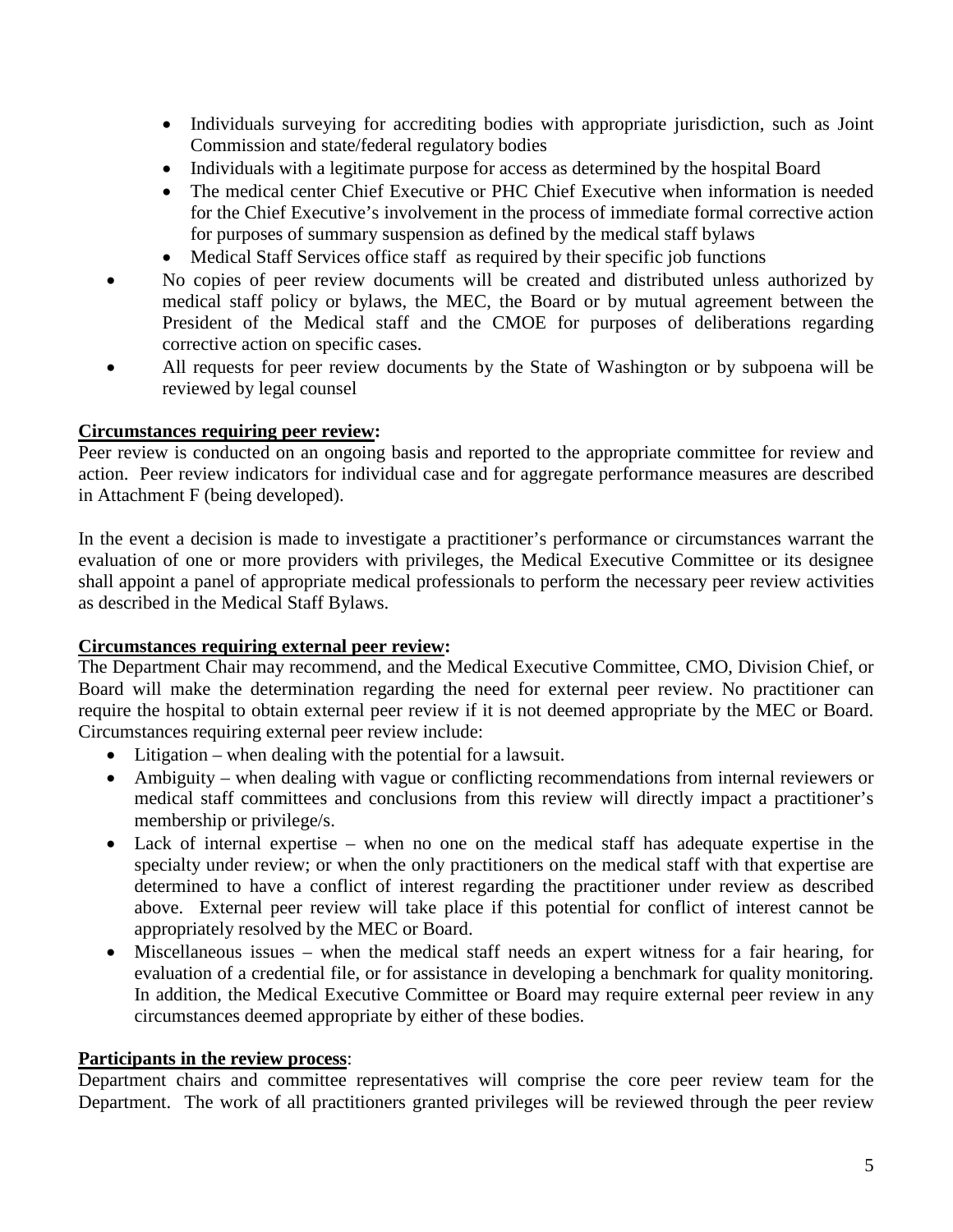process. Clinical support staff and leadership may participate in the review process if their input is necessary. Performance Improvement, Risk Management, and Medical Staff Services all provide support to the peer review process. The peer review body will involve and consider the views of the person whose care is under review prior to making a final determination regarding the care provided by that individual, providing that individual responds in the requested timeframe. It is the obligation of credentialed staff members to respond to peer review inquiries within the time frame specified.

In the event of a conflict of interest or circumstances that would suggest a biased review beyond that described above, the MEC will replace, appoint, or determine who will participate in the process so that bias does not interfere in the decision-making process.

#### **Selection of Physician Performance Measures**

Measures of physician performance will be approved by the Department Chairs and MEC. The Senior Director of Performance improvement will participate in selection of the measures and provide available PI data. (Attachment F)

#### **Thresholds for Ongoing and Focused Professional Practice Evaluation**:

If the results of Ongoing Professional Practice Evaluation indicate a potential issue with physician performance, the Department Chair may initiate a focused evaluation to determine if there is a problem with current competency of the practitioner for either specific privileges or for more global dimensions of performance. These potential issues may be the result of individual case review or rule or rate indicators. The thresholds for Focused Professional Practice Evaluation are described in the acceptable targets for the medical staff indicators in Attachment F. However, a single egregious case may initiate a focused review by the Department.

# **Individual Case Review:**

Peer review will be conducted by the medical staff in a timely manner. The goal is for routine cases to be completed within 90 days from the date the chart is initially reviewed by Medical Staff Services or PI. The goal for complex cases will be within 120 days. Exceptions may occur based on case complexity or reviewer availability. The rating system for determining results of individual case reviews is described in the Case Review Rating Form (Attachment D).

#### **Benchmarking databases:**

Benchmarking databases, such as Premier, will be utilized as part of FPPE and OPPE whenever practitioner-specific data is available.

#### **Oversight and Reporting:**

The peer review process is delegated by the MEC to the Departments. The MEC retains oversight of the process, and cases rated 3 and 4 according to the case review rating form are reported to the MEC for their ratification.

# **Statutory Authority:**

This policy is based on the statutory authority of the Health Care Quality Improvement Act of 1986, RCW 70.41.200 and RCW 4.24.250. All minutes, reports, recommendations, communications and actions made or taken pursuant to this policy are deemed to be covered by such provisions of federal and